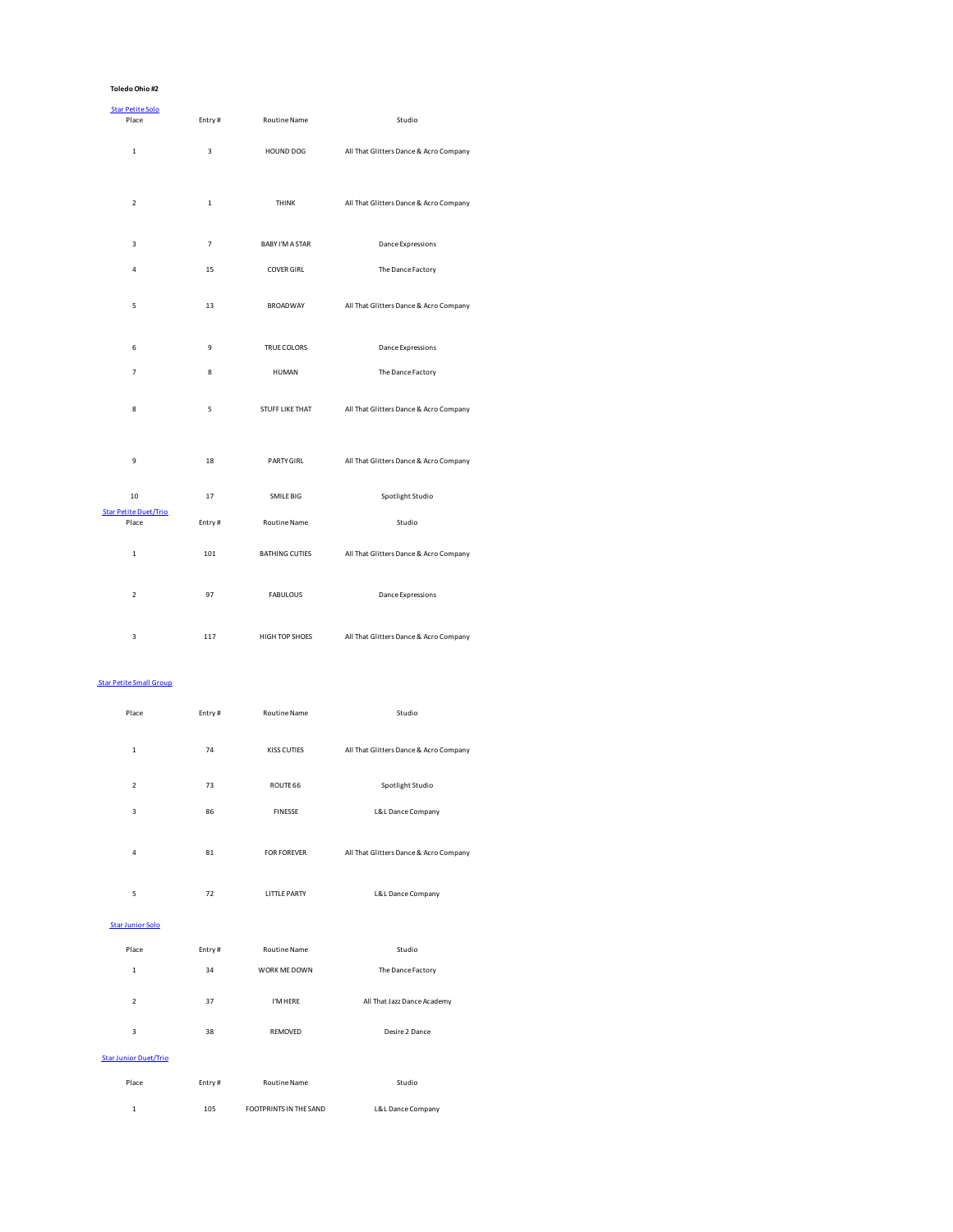| <b>FADE</b><br>118 | L&L Dance Company |
|--------------------|-------------------|
|--------------------|-------------------|

## Star Junior Small Group

| Place                         | Entry# | Routine Name               | Studio                      |
|-------------------------------|--------|----------------------------|-----------------------------|
| $\mathbf 1$                   | 80     | I'M IN LOVE WITH A MONSTER | Savanna Rose Dance Studio   |
| $\mathbf 2$                   | 87     | <b>BEAUTIFUL PEOPLE</b>    | L&L Dance Company           |
| <b>Star Teen Solo</b>         |        |                            |                             |
| Place                         | Entry# | Routine Name               | Studio                      |
| $\,1\,$                       | 136    | LULLABY                    | The Dance Factory           |
| $\overline{\mathbf{2}}$       | 133    | THE BEAUTY OF NOTHINGNESS  | All That Jazz Dance Academy |
| 3                             | 128    | TURN YOUR FACE             | The Dance Factory           |
| 4                             | 138    | <b>GET UP</b>              | All That Jazz Dance Academy |
| 5                             | 126    | STILL                      | Rising Stars Dance Academy  |
| 6                             | 129    | <b>FAST CAR</b>            | All That Jazz Dance Academy |
| $\overline{7}$                | 124    | RESCUE MY HEART            | The Dance Factory           |
| 8                             | 137    | SKIN AND BONES             | Midwest School of Ballet    |
| $\mathbf{q}$                  | 130    | LIFE MOVES ON              | Midwest School of Ballet    |
| 10                            | 131    | ANNABEL LEE                | All That Jazz Dance Academy |
| <b>Star Teen Duet/Trio</b>    |        |                            |                             |
| Place                         | Entry# | Routine Name               | Studio                      |
| Top Score                     | 207    | HOLD ON TO MEMORIES        | Savanna Rose Dance Studio   |
| <b>Star Teen Small Group</b>  |        |                            |                             |
| Place                         | Entry# | Routine Name               | Studio                      |
| $\mathbf 1$                   | 246    | WASTE                      | Midwest School of Ballet    |
| $\mathbf 2$                   | 240    | <b>BOOGIE WONDERLAND</b>   | Midwest School of Ballet    |
| <b>Star Senior Solo</b>       |        |                            |                             |
| Place                         | Entry# | Routine Name               | Studio                      |
| $\mathbf 1$                   | 186    | <b>FOOTLOOSE</b>           | Midwest School of Ballet    |
| $\overline{2}$                | 188    | A DROP IN THE OCEAN        | All That Jazz Dance Academy |
| <b>Star Senior Duet/Trio</b>  |        |                            |                             |
| Place                         | Entry# | <b>Routine Name</b>        | Studio                      |
| Top Score                     | 220    | <b>DEAR BESTFRIEND</b>     | Desire 2 Dance              |
| <b>Star Adult Small Group</b> |        |                            |                             |
| Place                         | Entry# | Routine Name               | Studio                      |
| Top Score                     | 183    | <b>I BELIEVE</b>           | Spotlight Studio            |
| Power Petite Solo             |        |                            |                             |
| Place                         | Entry# | <b>Routine Name</b>        | Studio                      |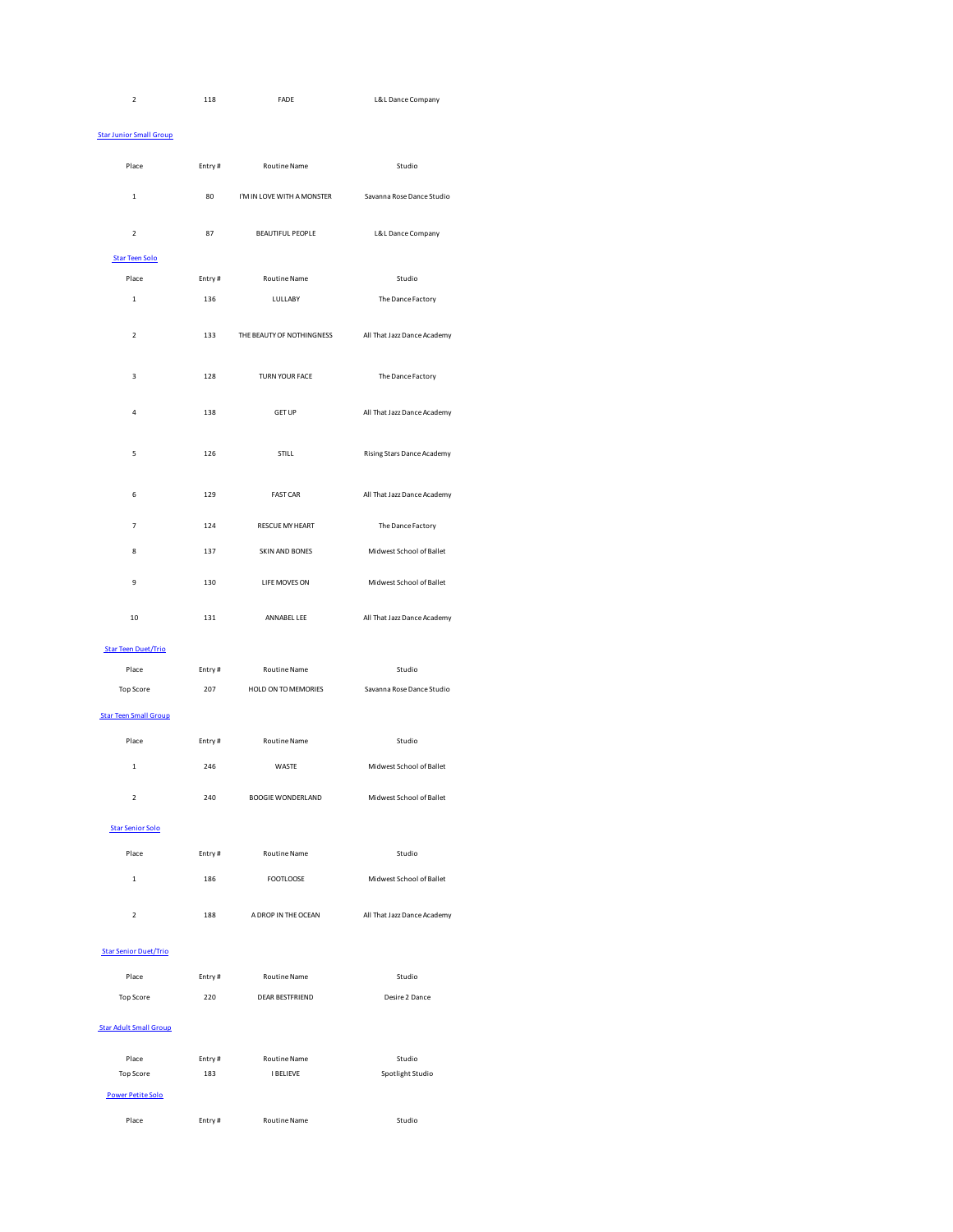| $\,1\,$                                | 28             | <b>DEM BEATS</b>                | Vibe Dance Company                     |
|----------------------------------------|----------------|---------------------------------|----------------------------------------|
| $\overline{\mathbf{2}}$                | $11\,$         | DREAM                           | The Dance Factory                      |
| 3                                      | $\overline{2}$ | WILD CHILD                      | The Dance Factory                      |
|                                        |                |                                 |                                        |
| $\overline{a}$                         | 27             | SHOW OFF                        | All That Glitters Dance & Acro Company |
|                                        |                |                                 |                                        |
| 5                                      | 25             | GLAM                            | The Dance Factory                      |
| <b>Power Petite Small Group</b>        |                |                                 |                                        |
|                                        |                |                                 |                                        |
| Place                                  | Entry#         | Routine Name                    | Studio                                 |
| $\mathbf 1$                            | 75             | YACHT CLUB SWING                | Vibe Dance Company                     |
|                                        |                |                                 |                                        |
| Power Petite Duet/Trio                 |                |                                 |                                        |
| Place                                  | Entry#         | Routine Name                    | Studio                                 |
| Top Score<br>Power Petite Large Group  | 102            | <b>PURSE FIRST</b>              | Vibe Dance Company                     |
| Place                                  | Entry#         | Routine Name                    | Studio                                 |
|                                        |                |                                 |                                        |
| $\mathbf{1}$                           | 95             | <b>SNOW BABIES</b>              | All That Glitters Dance & Acro Company |
| $\mathbf 2$                            | 77             | <b>TEA PARTY</b>                | The Dance Factory                      |
| $\overline{\mathbf{3}}$                | 92             | LEMONADE                        | Vibe Dance Company                     |
| <b>Power Junior Small Group</b>        |                |                                 |                                        |
| Place                                  | Entry#         | Routine Name                    | Studio                                 |
| $\mathbf 1$                            | 85             | PRETTY HURTS                    | The Dance Factory                      |
| $\mathbf 2$                            | 111            | FIRE                            | The Dance Factory                      |
| 3                                      | 107            | SCOOBY DOO PAPA                 | Vibe Dance Company                     |
| 4                                      | 91             | ANGEL DOWN                      | Vibe Dance Company                     |
| 5                                      | 98             | CHAPSTICK                       | Vibe Dance Company                     |
| <b>Power Junior Solo</b>               |                |                                 |                                        |
| Place                                  | Entry#         | Routine Name                    | Studio                                 |
| $\,1$                                  | 41             | SURVIVE                         | The Dance Factory                      |
| $\mathcal{P}$                          | 43             | POP DROP AND ROLL               | The Dance Factory                      |
|                                        |                |                                 |                                        |
| 3                                      | 56             | <b>TOY SOLDIER</b>              | Vibe Dance Company                     |
| 4                                      | 44             | <b>EMERGENCY</b>                | Dance Expressions                      |
|                                        |                |                                 |                                        |
| 5                                      | 53             | <b>NUMB</b>                     | L&L Dance Company                      |
| 6                                      | 40             | LEVITATING                      | Company C Dance Club                   |
|                                        |                |                                 |                                        |
| 7                                      | 52             | GONE                            | Vibe Dance Company                     |
|                                        |                |                                 |                                        |
| 8                                      | 57             | UP                              | All That Glitters Dance & Acro Company |
|                                        |                |                                 |                                        |
| 9                                      | 42             | <b>BUSINESS OF LOVE</b>         | All That Glitters Dance & Acro Company |
|                                        |                |                                 |                                        |
| 10                                     | 48             | TRUE COLORS                     | Spotlight Studio                       |
| <b>Power Junior Duet/Trio</b><br>Place | Entry#         | Routine Name                    | Studio                                 |
| $\mathbf 1$                            | 119            | STILL HOT                       | All That Glitters Dance & Acro Company |
|                                        |                |                                 |                                        |
| <b>Power Junior Line/Production</b>    |                |                                 |                                        |
| Place<br>Top Score                     | Entry#<br>68   | Routine Name<br>KILL THE LIGHTS | Studio<br>The Dance Factory            |
| <b>Power Teen Solo</b>                 |                |                                 |                                        |
| Place                                  | Entry#         | Routine Name                    | Studio                                 |
| $\mathbf 1$                            | 158            | <b>GAME OF SURVIVAL</b>         | The Dance Factory                      |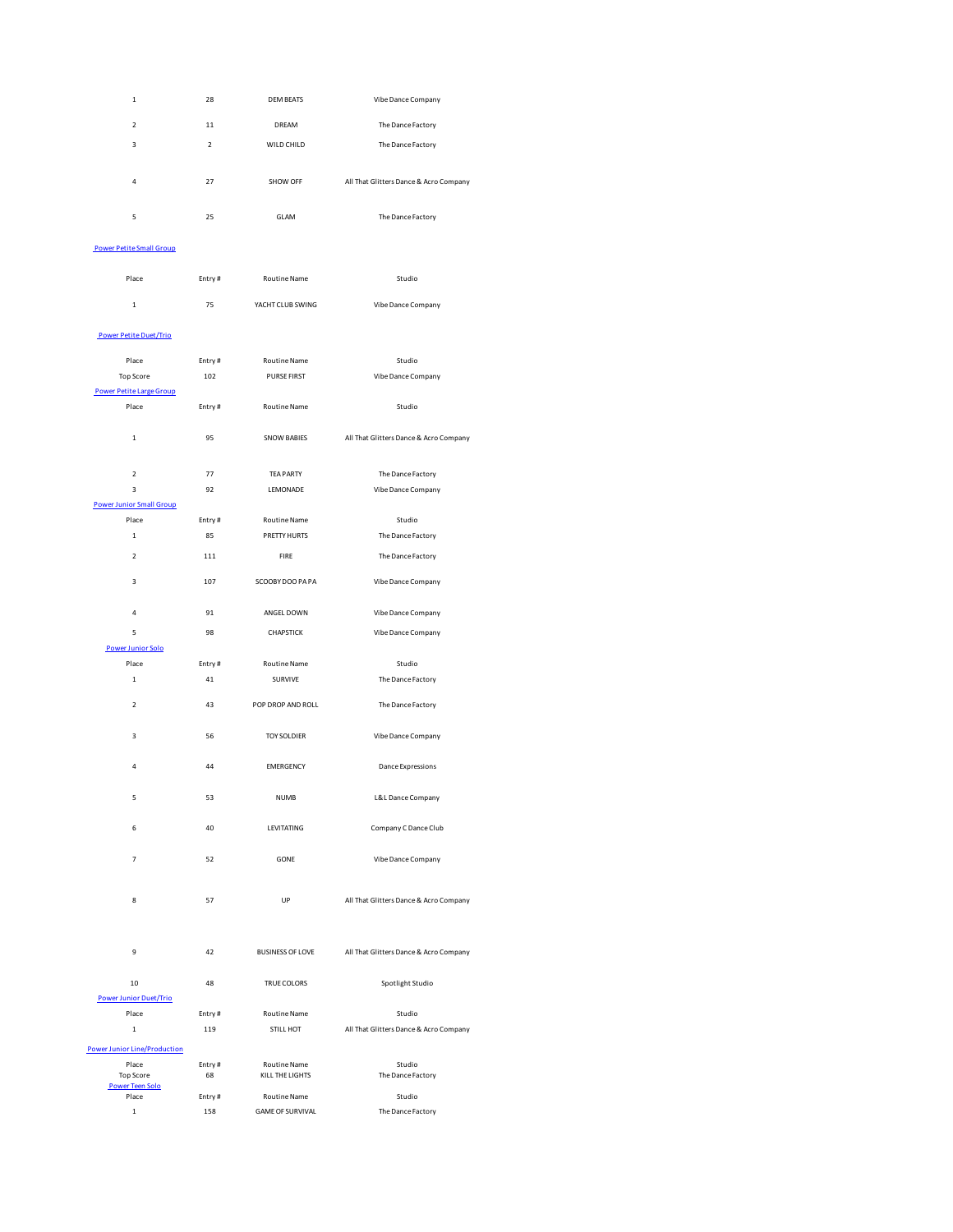| $\mathbf 2$                            | 152    | LUNG                    | Vibe Dance Company          |
|----------------------------------------|--------|-------------------------|-----------------------------|
| 3                                      | 159    | DON'T FORGET ABOUT ME   | Vibe Dance Company          |
| 4                                      | 150    | <b>KEEP YOU SAFE</b>    | Vibe Dance Company          |
| 5                                      | 143.1  | NOT ABOUT ANGELS        | Dance Expressions           |
| 6                                      | 145    | WRITINGS ON THE WALL    | Dance Expressions           |
| $\overline{7}$                         | 141    | KILL THE LIGHTS         | Dance Expressions           |
| 8                                      | 151    | <b>HUMAN</b>            | Formations Haus of Dance    |
| 9                                      | 149    | <b>BIRD GIRL</b>        | <b>Dance Expressions</b>    |
| 10                                     | 160    | L.O.V.E.                | Nye Dance Productions       |
| <b>Power Teen Duet/Trio</b>            |        |                         |                             |
| Place                                  | Entry# | Routine Name            | Studio                      |
| $\mathbf 1$                            | 212    | CAN'T DO IT ALONE       | Dance Expressions           |
| $\overline{2}$                         | 213    | THE HEART IS DECEITFUL  | All That Jazz Dance Academy |
| 3                                      | 209    | LESS TALK MORE ART      | Nye Dance Productions       |
| 4                                      | 215    | ORANGE COLORED SKY      | Nye Dance Productions       |
| 5<br><b>Power Teen Small Group</b>     | 208    | KING AND LIONHEART      | All That Jazz Dance Academy |
| Place                                  | Entry# | <b>Routine Name</b>     | Studio                      |
| $\mathbf 1$                            | 265    | <b>BODY LOVE</b>        | The Dance Factory           |
| $\overline{\mathbf{2}}$                | 269    | ROCKETMAN               | Vibe Dance Company          |
| 3                                      | 261    | WAY DOWN WE GO          | Vibe Dance Company          |
| 4                                      | 252    | BOOGIE WOOGIE BUGLE BOY | Nye Dance Productions       |
| 5                                      | 267    | LONELY WORLD            | Nye Dance Productions       |
| 6                                      | 262    | LOW                     | All That Jazz Dance Academy |
| $\overline{7}$                         | 268    | STARGAZING              | All That Jazz Dance Academy |
| 8                                      | 260    | WAR                     | Nye Dance Productions       |
| 9                                      | 276    | PUT CHA BACK IN IT      | Nye Dance Productions       |
| 10<br><b>Power Teen Large Group</b>    | 256    | HAZY SHADE OF WINTER    | Perrysburg Dance Academy    |
| Place                                  | Entry# | <b>Routine Name</b>     | Studio                      |
| $\mathbf 1$                            | 238    | AMEN                    | The Dance Factory           |
| $\mathbf 2$                            | 241    | CLUMSY                  | Vibe Dance Company          |
| 3                                      |        | SALEM                   | All That Jazz Dance Academy |
|                                        | 239    |                         |                             |
| 4                                      | 245    | PEOPLE HELP THE PEOPLE  | All That Jazz Dance Academy |
| 5<br><b>Power Teen Line/Production</b> | 233    | <b>IOWAY</b>            | All That Jazz Dance Academy |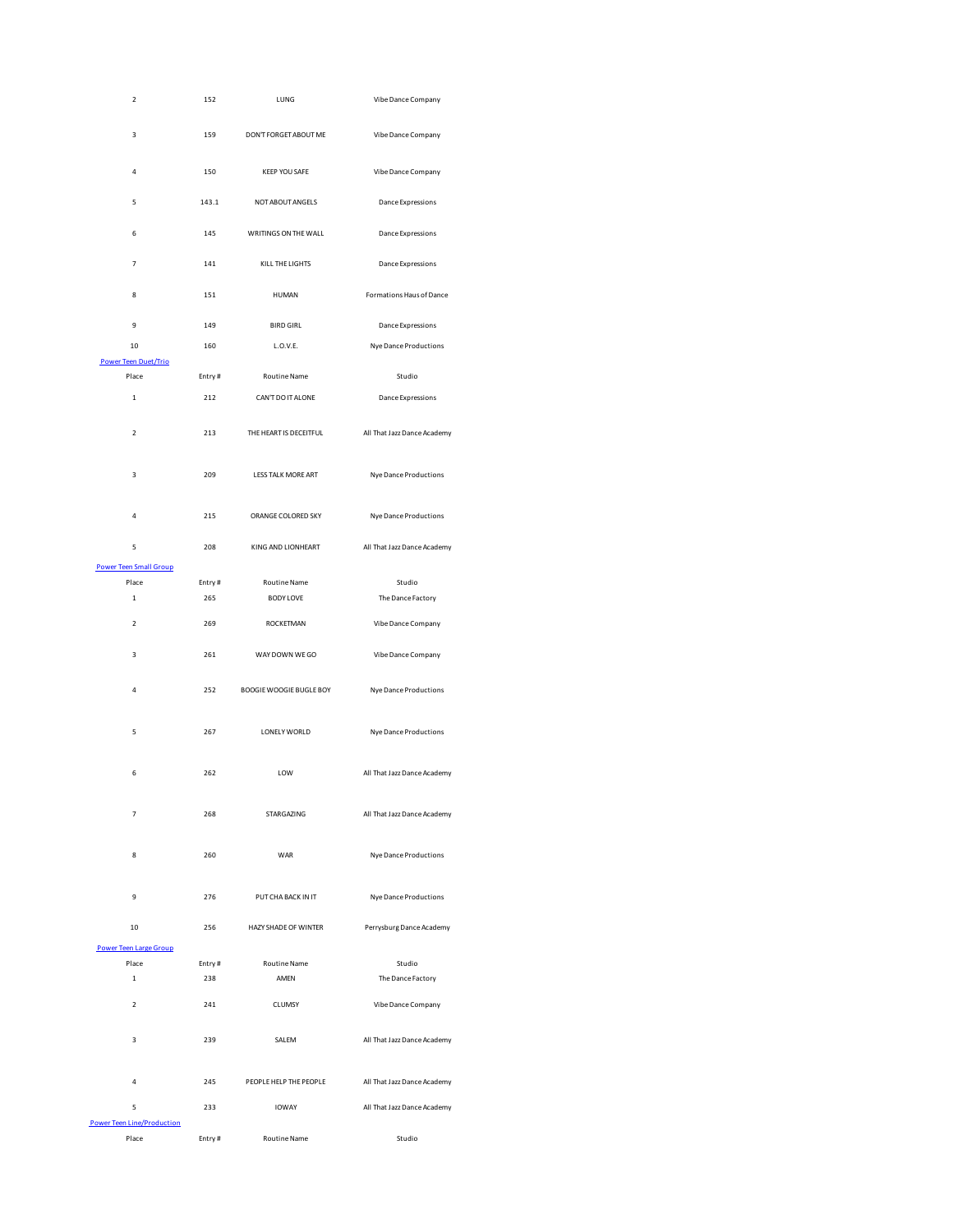| $\mathbf 1$                      | 236           | TOO ORIGINAL                                                | Vibe Dance Company                     |
|----------------------------------|---------------|-------------------------------------------------------------|----------------------------------------|
| <b>Power Senior Solo</b>         |               |                                                             |                                        |
| Place                            | Entry#        | Routine Name                                                | Studio                                 |
| 1                                | 318           | WELCOME TO THE JUNGLE                                       | The Dance Factory                      |
| $\overline{\mathbf{2}}$          | 315           | <b>HURT FOR ME</b>                                          | Vibe Dance Company                     |
| 3                                | 314           | MEDICINE                                                    | Vibe Dance Company                     |
| 4                                | 284           | AINT NO OTHER MAN                                           | The Dance Factory                      |
| 5                                | 301           | CARRIE                                                      | All That Jazz Dance Academy            |
| 6                                | 311           | WHATEVER LOLA WANTS                                         | Nye Dance Productions                  |
| 7                                | 292           | THE VILLAGE                                                 | All That Jazz Dance Academy            |
| 8                                | 312           | AMEN                                                        | Vibe Dance Company                     |
| 9                                | 317           | WHERE IS MY LOVE                                            | Vibe Dance Company                     |
| 10                               | 291           | PLACE IN ME                                                 | <b>Dance Expressions</b>               |
| <b>Power Senior Duet/Trio</b>    |               |                                                             |                                        |
| Place                            | Entry#        | Routine Name                                                | Studio                                 |
| $\mathbf 1$                      | 223           | <b>HEAD ABOVE WATER</b>                                     | The Dance Factory                      |
| <b>Power Senior Small Group</b>  |               |                                                             |                                        |
|                                  |               |                                                             |                                        |
| Place                            | Entry#        | Routine Name                                                | Studio                                 |
| $\mathbf 1$                      | 248           | IM IN HERE                                                  | Vibe Dance Company                     |
| $\overline{\mathbf{2}}$          | 275           | LOVE GAME                                                   | Vibe Dance Company                     |
| 3                                | 264           | DANCE THE NIGHT AWAY                                        | Savanna Rose Dance Studio              |
| 4                                | 270           | DANCE WITH ME TONIGHT                                       | Savanna Rose Dance Studio              |
| 5                                | 274           | THE MYTH OF THE SIRENS                                      | All That Jazz Dance Academy            |
| <b>Power Senior Large Group</b>  |               |                                                             |                                        |
| Place<br>$\mathbf 1$             | Entry#<br>244 | <b>Routine Name</b><br>SAVAGE                               | Studio<br>L&L Dance Company            |
| <b>Power Adult Solo</b>          |               |                                                             |                                        |
| $\mathsf{Place}$                 | Entry#        | <b>Routine Name</b>                                         | Studio                                 |
| <b>Top Score</b>                 | 165           | SAY SOMETHING                                               | All That Jazz Dance Academy            |
| <b>Power Adult Small Group</b>   |               |                                                             |                                        |
| Place                            | Entry#        | <b>Routine Name</b>                                         | Studio                                 |
| Top Score                        | 253           | ON THE FLOOR                                                | Savanna Rose Dance Studio              |
| <b>Energy Petite Solo</b>        |               |                                                             |                                        |
| Place                            | Entry#        | Routine Name                                                | Studio                                 |
| $\,1\,$                          | 29            | <b>IMAGINE</b>                                              | The Dance Factory                      |
| <b>Energy Petite Duet/Trio</b>   |               |                                                             |                                        |
| Place                            | Entry#        | Routine Name                                                | Studio                                 |
| $\mathbf 1$                      | 115           | <b>BEAUTIFUL THING</b>                                      | All That Glitters Dance & Acro Company |
| <b>Energy Petite Small Group</b> |               |                                                             |                                        |
| Place                            | Entry#        | Routine Name                                                | Studio                                 |
| $\mathbf 1$                      | 82            | THE MOON                                                    | All That Glitters Dance & Acro Company |
| <b>Energy Junior Solo</b>        |               |                                                             |                                        |
| Place                            | Entry#        | Routine Name                                                | Studio                                 |
| $\mathbf 1$                      | 62            | REMEMBER                                                    | Dance Expressions                      |
| $\overline{\mathbf{c}}$          |               | WHEREVER YOU WILL GO All That Glitters Dance & Acro Company |                                        |
|                                  | 66            |                                                             |                                        |
| 3                                | 58            | CONFIDENT                                                   | Dance Expressions                      |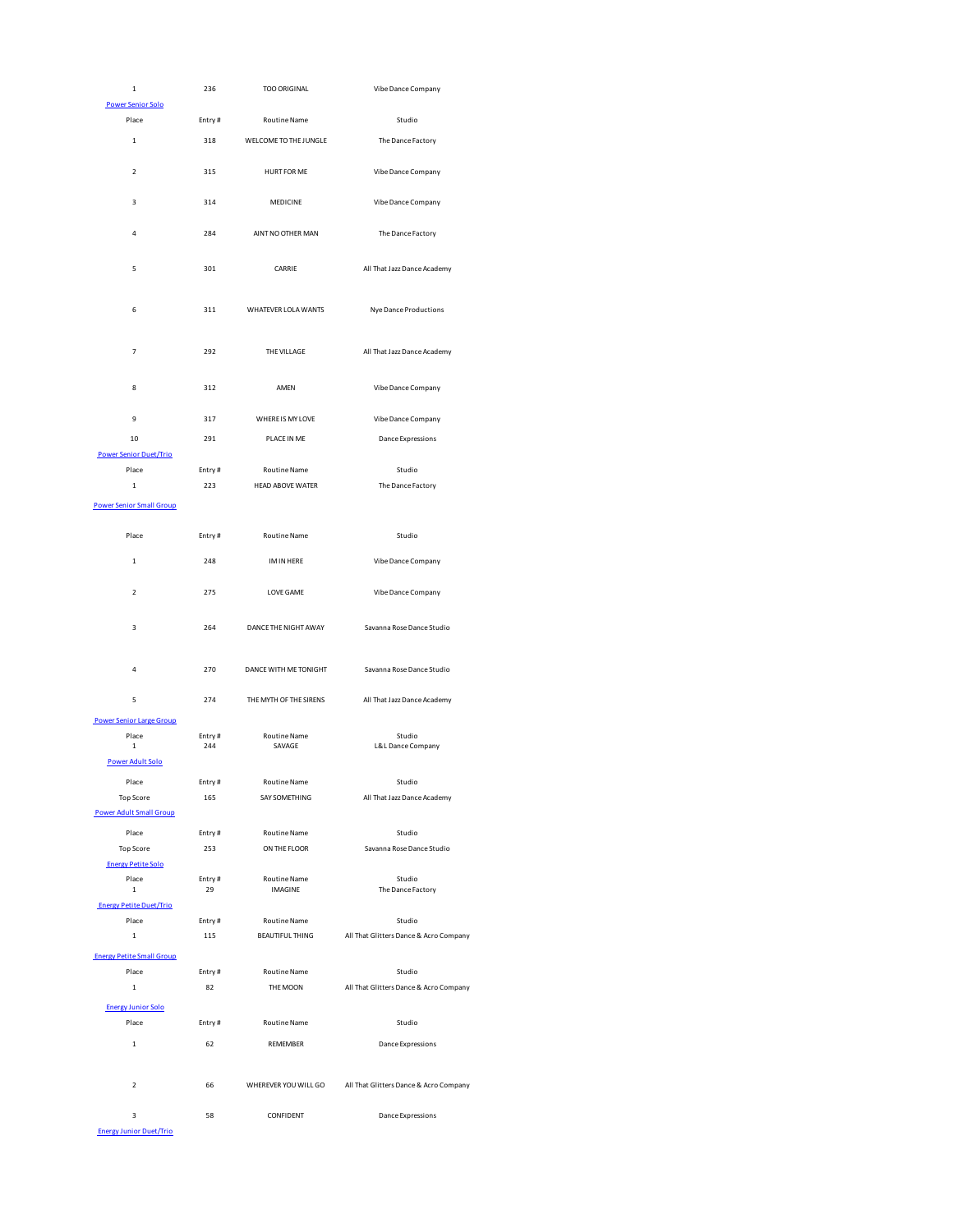| Place                                 | Entry#<br>114 | <b>Routine Name</b><br>RUN TO YOU | Studio<br>The Dance Factory            |
|---------------------------------------|---------------|-----------------------------------|----------------------------------------|
| 1<br><b>Energy Junior Small Group</b> |               |                                   |                                        |
| Place                                 | Entry#        | <b>Routine Name</b>               | Studio                                 |
| $\mathbf 1$                           | 112           | ALPHA DAWGS                       | All That Glitters Dance & Acro Company |
| <b>Energy Junior Large Group</b>      |               |                                   |                                        |
| Place                                 | Entry#        | <b>Routine Name</b>               | Studio                                 |
| Top Score                             | 89            | <b>BODY LANGUAGE</b>              | All That Glitters Dance & Acro Company |
| <b>Energy Teen Solo</b>               |               |                                   |                                        |
| Place                                 | Entry#        | Routine Name                      | Studio                                 |
| $\mathbf 1$                           | 168           | MAD RUSH                          | Vibe Dance Company                     |
| $\overline{\mathbf{2}}$               | 178           | <b>BREATHE</b>                    | The Dance Factory                      |
| 3                                     | 164           | <b>RESCUE</b>                     | Vibe Dance Company                     |
| 4                                     | 172           | CHANGES                           | All That Glitters Dance & Acro Company |
| 5                                     | 173           | <b>BAD GUY</b>                    | Tahyahs Dance Studio                   |
| <b>Energy Teen Duet/Trio</b>          |               |                                   |                                        |
| Place                                 | Entry#        | Routine Name                      | Studio                                 |
| $\mathbf 1$                           | 218           | UNTIL WE GO DOWN                  | Vibe Dance Company                     |
| $\overline{\mathbf{c}}$               | 216           | TO GET TO YOU                     | All That Glitters Dance & Acro Company |
| <b>Energy Senior Solo</b>             |               |                                   |                                        |
| Place                                 | Entry#        | <b>Routine Name</b>               | Studio                                 |
| $\mathbf 1$                           | 198           | MARY MAGDALENE                    | Perrysburg Dance Academy               |
| $\overline{2}$                        | 195           | REPEAT UNTIL DEATH                | L&L Dance Company                      |
| 3                                     | 196           | <b>ORTHODOXIA</b>                 | Company C Dance Club                   |
| 4                                     | 200           | <b>ENDING</b>                     | Dance Expressions                      |
| 5                                     | 193.1         | HOPELESSLY DEVOTED                | Dance Expressions                      |
| 6                                     | 203           | OH DARLING                        | Perrysburg Dance Academy               |
| $\overline{7}$                        | 199           | DON'T PLAY GAMES                  | Vibe Dance Company                     |
| 8                                     | 193           | LISTEN BEFORE I GO                | L&L Dance Company                      |
| 9                                     | 197           | MY BLOOD                          | Perrysburg Dance Academy               |
| 10                                    | 194           | RATTLESNAKE                       | Tahyahs Dance Studio                   |
| <b>Energy Senior Duet/Trio</b>        |               |                                   |                                        |
| Place                                 | Entry#        | Routine Name                      | Studio                                 |
| $\,1\,$                               | 230           | STAY                              | Perrysburg Dance Academy               |
| $\overline{\mathbf{2}}$               | 231           | <b>ESCALATE</b>                   | Tahyahs Dance Studio                   |
| 3                                     | 232           | SOMEBODY THAT I USED TO KNOW      | Perrysburg Dance Academy               |
| 4                                     | 229           | YOU AND ME                        | Vibe Dance Company                     |
| 5                                     | 225           | I'M TELLING YOU                   | Tahyahs Dance Studio                   |
| 6                                     | 234           | TAKE ON THE WORLD                 | L&L Dance Company                      |
| 7                                     | 226           | AIN'T NO SUNSHINE                 | Perrysburg Dance Academy               |
| 8                                     | 235           | YOUNG AND BEAUTIFUL               | L&L Dance Company                      |
| 9                                     | 228           | HOME                              | L&L Dance Company                      |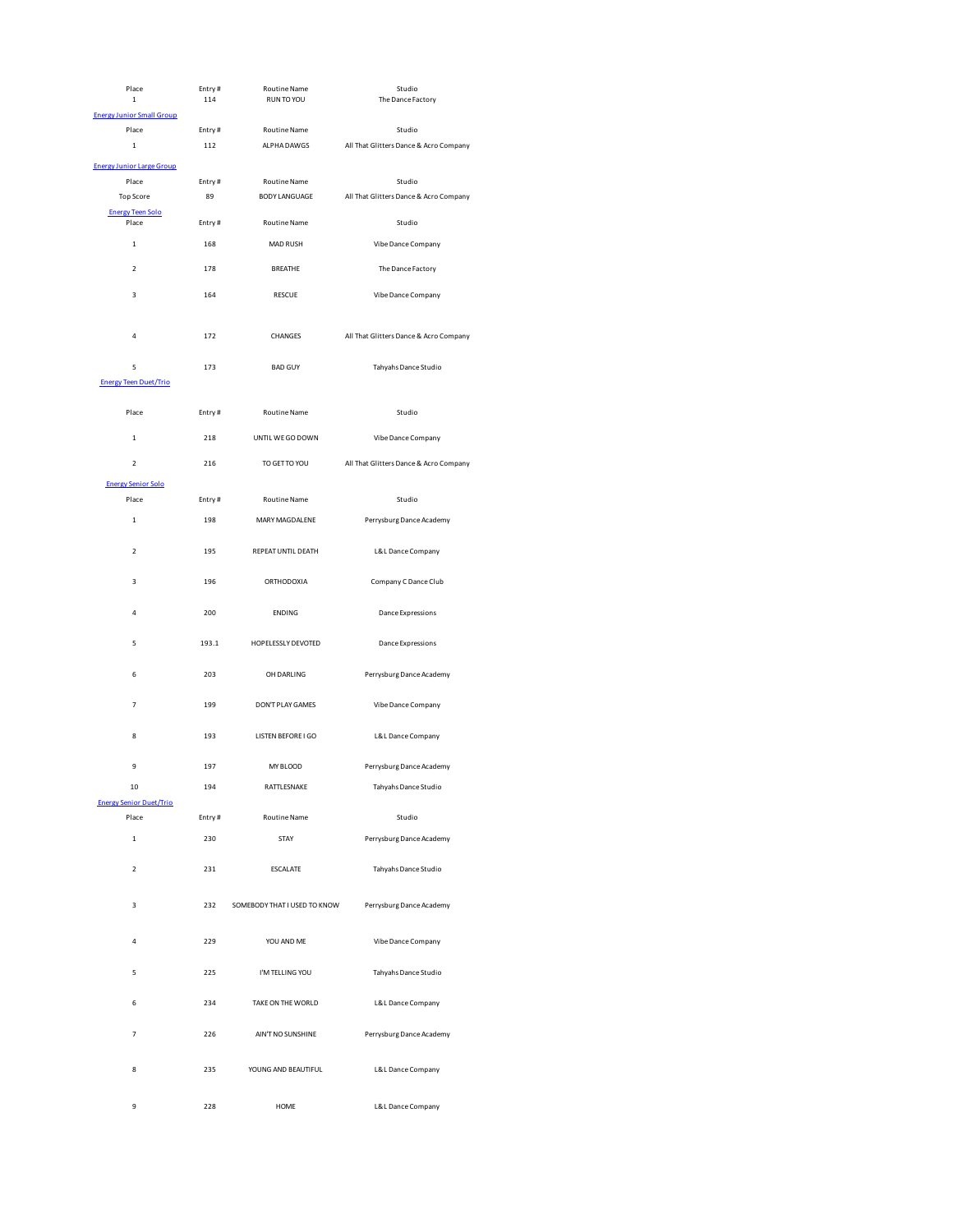| 10                                                               |               |                             |                                                       |                  |
|------------------------------------------------------------------|---------------|-----------------------------|-------------------------------------------------------|------------------|
|                                                                  | 222           | US                          | L&L Dance Company                                     |                  |
|                                                                  |               |                             |                                                       |                  |
| 11                                                               | 227           | <b>BIG FINISH</b>           | Dance Expressions                                     |                  |
| <b>Energy Senior Small Group</b>                                 |               |                             |                                                       |                  |
| Place                                                            | Entry#        | Routine Name                | Studio                                                |                  |
| $\mathbf 1$                                                      | 278           | HIP HOP MEDLEY              | Tahyahs Dance Studio                                  |                  |
| $\overline{\mathbf{c}}$                                          | 279           | LOVE IN THE DARK            | L&L Dance Company                                     |                  |
| 3                                                                | 272           | <b>TENDERNESS</b>           | Tahyahs Dance Studio                                  |                  |
| <b>Industry Dance Awards Best Jazz</b>                           |               |                             |                                                       |                  |
| Place                                                            | Entry#        | Routine Name                | Studio                                                |                  |
| $\mathbf 1$                                                      | 266           | ROCK YOU                    | L&L Dance Company                                     |                  |
| <b>Industry Dance Awards Best</b><br>Lyrical/Modern/Contemporary |               |                             |                                                       |                  |
| Place                                                            | Entry#        | Routine Name                | Studio                                                |                  |
| $\mathbf 1$                                                      | 279           | LOVE IN THE DARK            | L&L Dance Company                                     |                  |
| <b>Industry Dance Awards Best Hip</b><br>Hop                     |               |                             |                                                       |                  |
| Place                                                            | Entry#        | <b>Routine Name</b>         | Studio                                                |                  |
| $\,1\,$                                                          | 278           | HIP HOP MEDLEY              | Tahyahs Dance Studio                                  |                  |
| <b>Industry Dance Awards Best</b><br>Open/Acro/Ballet            |               |                             |                                                       |                  |
| Place                                                            | Entry#        | Routine Name                | Studio                                                |                  |
| $\mathbf 1$                                                      | 273           | <b>GO EASY ON ME</b>        | L&L Dance Company                                     |                  |
| <b>People's Choice Award</b>                                     |               |                             |                                                       |                  |
| Place<br>$\,1\,$                                                 | Entry#<br>248 | Routine Name<br>I'm In Here | Studio<br>Vibe Dance Company                          |                  |
|                                                                  |               |                             |                                                       |                  |
| <b>Highest Scoring Solo of</b><br>Competition                    |               |                             |                                                       |                  |
| Place                                                            | Entry#        | Routine Name                | Studio                                                |                  |
| $\,1\,$                                                          | 198           | MARY MAGDALENE              | Perrysburg Dance Academy                              |                  |
| <b>Highest Scoring Group of</b><br>Competition                   |               |                             |                                                       |                  |
| Place                                                            | Entry#        | Routine Name                | Studio                                                |                  |
| $\mathbf 1$                                                      | 278           | HIP HOP MEDLEY              | Tahyahs Dance Studio                                  |                  |
| <b>Energy Elite Experience Winners</b>                           |               |                             |                                                       |                  |
|                                                                  | Entry#        | Routine Name                | Studio                                                |                  |
|                                                                  | 68            | Kill The Lights             | The Dance Factory<br>All That Glitters Dance and Acro |                  |
|                                                                  | 89            | Body Language               | Company                                               |                  |
|                                                                  | 98<br>84      | Chapstick<br>City Song      | Vibe Dance Company<br>Spotlight Studio                |                  |
|                                                                  | 90            | Mad World                   | Perrysburg Dance Academy                              |                  |
|                                                                  | 233           | loway                       | All That Jazz Dance Academy                           |                  |
|                                                                  | 236           | Too Original                | Vibe Dance Company                                    |                  |
|                                                                  | 237           | Disco Fever                 | Savanna Rose Dance Studio                             |                  |
|                                                                  | 251<br>238    | Drowning<br>Amen            | L&L Dance Company<br>The Dance Factory                |                  |
|                                                                  | 252           | Boogie Woogie Bugle Boy     | <b>NYE Dance Productions</b>                          |                  |
|                                                                  | 272           | Tenderness                  | Tahyahs Dance Studio                                  |                  |
|                                                                  |               |                             |                                                       |                  |
| <b>Teen Title</b>                                                |               |                             |                                                       | Dancer           |
| Place                                                            | Entry#        | Routine Name                | Studio                                                |                  |
| $\mathbf 1$                                                      | 178           | <b>BREATHE</b>              | The Dance Factory                                     | Makaylah Hopkins |
| <b>Senior Title</b><br>Place                                     | Entry#        | <b>Routine Name</b>         | Studio                                                | Dancer           |

| All That Glitters Dance & Acro<br>Company |        |                                           |
|-------------------------------------------|--------|-------------------------------------------|
| <b>Photogenic Winners</b><br>11 and Under |        | Studio                                    |
| <b>Bella Vickers</b>                      |        | All That Glitters Dance & Acro<br>Company |
| 12 and Over                               |        |                                           |
| Samantha Heidinger                        |        | All That Glitters Dance & Acro<br>Company |
| <b>JUDGES AWARDS</b>                      |        |                                           |
|                                           | Entry# | <b>Routine Name</b>                       |
| <b>TECHNIQUE</b>                          |        |                                           |
|                                           | 102    | Purse First                               |
|                                           | 158    | Game of Survival                          |